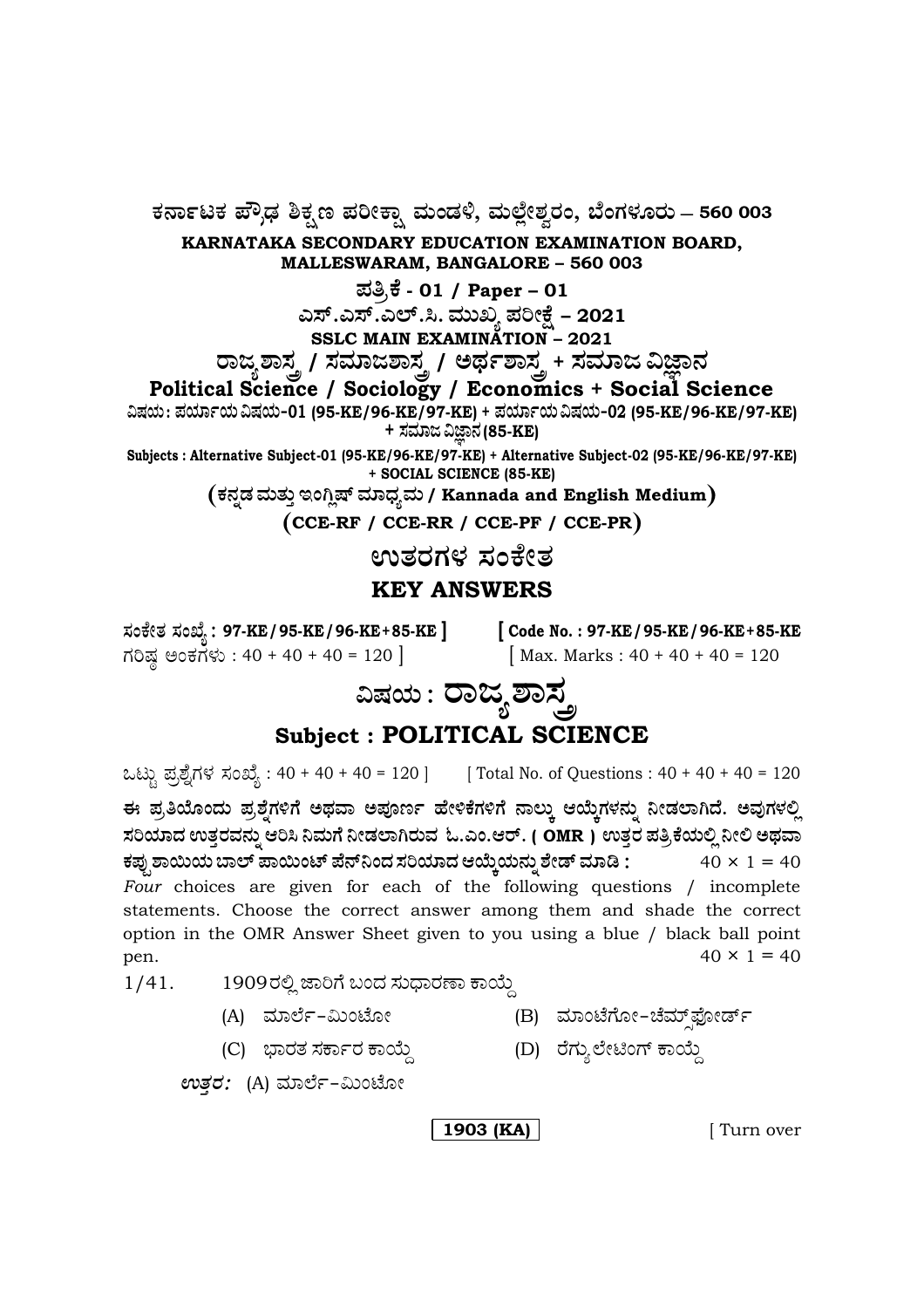The Reforms Act that was brought into force in the year 1909 is

- (A) Morley-Minto (B) Montague-Chelmsford
- (C) Government of India Act (D) Regulating Act

*Ans.* : (A) Morley-Minto

 $2/42$ . ಸಂವಿಧಾನದ ಪ್ರಸ್ಥಾವನೆಯನ್ನು ವರ್ಣಿಸಿರುವುದು

- (A) ಸಂವಿಧಾನದ ಆತ್ಮ ಎಂದು
- (B) ಸಂವಿಧಾನದ ದೇಹ ಎಂದು
- (C) ಸಂವಿಧಾನದ ಆಧಾರ ಸ್ಥಂಬ ಎಂದು
- (D) ಸಂವಿಧಾನದ ಬುನಾದಿ ಎಂದು

 $\mathit{evg}$ ರ: (A) ಸಂವಿಧಾನದ ಆತೃ ಎಂದು

The preamble of our constitution is described as

- (A) soul of the constitution
- (B) body of the constitution
- (C) pillar of the constitution
- (D) foundation of the constitution

*Ans.* : (A) soul of the constitution

- 3/43. 19ನೇ ವಿಧಿಯು ಜನಸ್ತೋಮದ ಜೀವಾಳವಾಗಿದೆ ಏಕೆಂದರೆ
	- (A) ಭೇದಭಾವ ನಿಷೇಧಿಸಿದೆ
	- (B) ಸಮಾನತೆಯನ್ನು ನೀಡಿದೆ
	- (C) 6 ಸ್ವಾತಂತ್ರ್ಯಗಳನ್ನು ನೀಡಿದೆ
	- (D) ಅಸ್ಪೃಶ್ಯತೆಯನ್ನು ತೊಡೆದುಹಾಕಿದೆ

 $ev$ ತ್ತರ: (C) 6 ಸ್ವಾತಂತ್ರ್ಯಗಳನ್ನು ನೀಡಿದೆ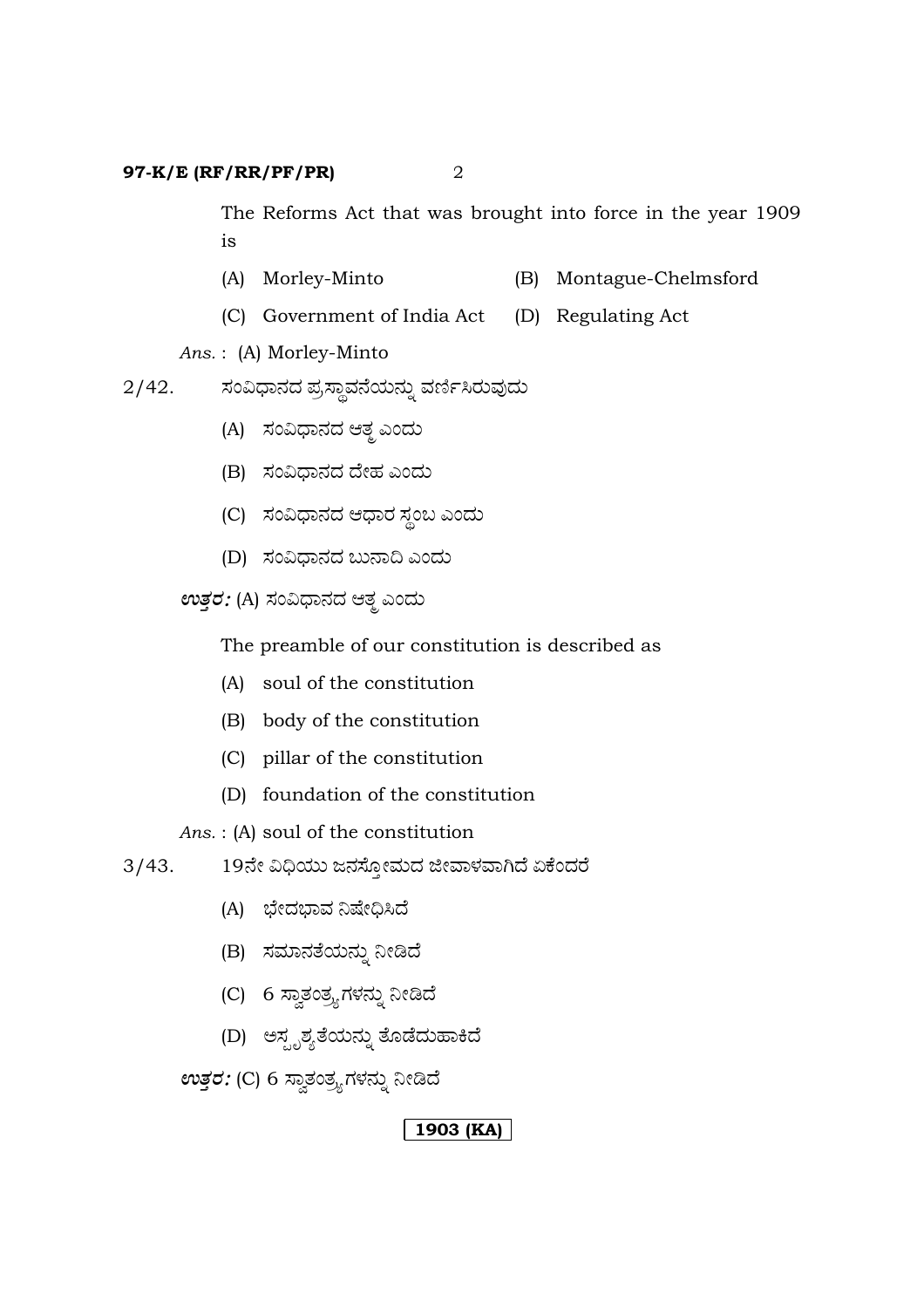Article 19 has been the lifeline of the people because it

- (A) prohibits discrimination
- (B) has given equality
- (C) contains 6 freedoms
- (D) abolishes untouchability
- *Ans.* : (C) contains 6 freedoms
- 4/44. ನಮ್ಮ ಸಂವಿಧಾನ ಜಾರಿಗೆ ಬಂದದ್ದು
	- (A) 26ನೇ ಆಗಸ್ಟ್, 1950 (B) 26ನೇ ಜನವರಿ, 1950
		- (C) 15ನೇ ಆಗಸ್ಟ್, 1950 (D) 15ನೇ ಜನವರಿ, 1950
	- $ev$ ತ*್ರ*: (B) 26ನೇ ಜನವರಿ, 1950

#### Our constitution came into force on

- (A) 26th August, 1950 (B) 26th January, 1950
- (C) 15th August, 1950 (D) 15th January, 1950

## *Ans.* : (B) 26th January, 1950

5/45. ನಮ್ಮ ಸಂವಿಧಾನದ ಪಿತಾಮಹ

- (A) ÊÜáÖÝñܾ WÝí˜ (B) gÊÝÖÜÃ…ÇÝÇ… ¬æÖÜÃÜá
- (C) ÃÝhæàí¨ÜÅ ¯ÜÅÓݨ… (D) vÝ. ¹.BÃ…. Aí¸æàvÜRÃ…
- $\mathit{evz}$ ವ: (D) ಡಾ. ಬಿ.ಆರ್. ಅಂಬೇಡ್ಕರ್

The Father of our constitution is

- (A) Mahatma Gandhi (B) Jawaharlal Nehru
- (C) Rajendra Prasad (D) Dr. B. R. Ambedkar
- *Ans.* : (D) Dr. B. R. Ambedkar

# 6/46. ಭಾರತದಲ್ಲಿ ಅನುಸರಿಸುತ್ತಿರುವ ಪೌರತ್ವ ಪದ್ಧತಿ

- (A) HPÜ ±èÃÜñÜÌ (B) ©Ì ±èÃÜñÜÌ
- (C) ŸÖÜá&¯èÃÜñÜÌ (D) ÊÜ¿áÓÜR ±èÃÜñÜÌ

 $\mathbf{w}$ *ತ್ತರ:* (A) ಏಕ ಪೌರತ್ತ

**1903 (KA)**  $\vert$  **[** Turn over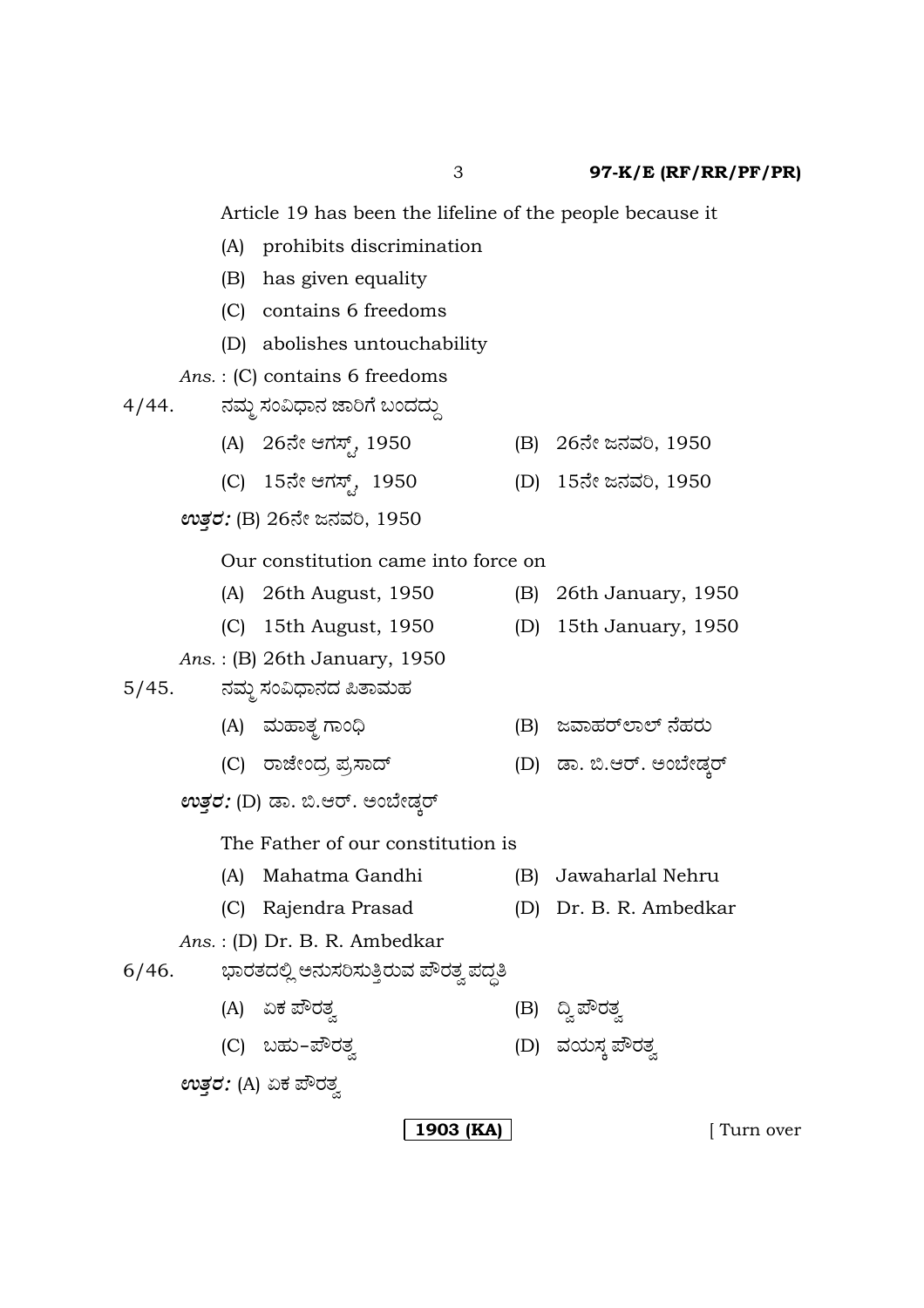The type of citizenship followed in India is

- (A) Single citizenship (B) Dual citizenship
- (C) Multi-citizenship (D) Adult citizenship

*Ans.* : (A) Single citizenship

7/47. 42ನೇ ಸಂವಿಧಾನದ ತಿದ್ದುಪಡಿಯ ಪ್ರಕಾರ ಪ್ರಸ್ತಾವನೆಯಲ್ಲಿ ಸೇರಿಸಿದ ಪದ

- (A) WÜ|ÃÝgÂ (B) ±ÜÅhݱÜÅ»ÜáñÜÌ
- (C) hÝñÝ£àñÜ (D) ÓÝÊÜì»èÊÜáñÜÌ

 $ev$ ತ್ತರ: (C) ಜಾತ್ಯಾತೀತ

The word added to the preamble by 42nd constitutional amendment is

- (A) Republic (B) Democracy
- (C) Secularism (D) Sovereignty

*Ans.* : (C) Secularism

8/48. ಊಚ್ಛ ನ್ಯಾಯಾಲಯದ ನ್ಯಾಯಾಧೀಶರಿಗೆ ಪ್ರಮಾಣವಚನವನ್ನು ಬೋಧಿಸುವವರು

- (A) ±ÜÅ«Ý®Ü ÊÜáí£Å (B) ÃÝgÂ±ÝÆÃÜá
- (C) ÊÜááSÂÊÜáí£Å (D) ÃÝÐÜó±Ü£

 $\mathfrak{w}$ *ತ್ತರ:* (B) ರಾಜ್ಯಪಾಲರು

The chief justice of the High Court should take an oath of office by the

- (A) Prime Minister (B) Governor
- (C) Chief Minister (D) President
- *Ans.* : (B) Governor
- 9/49. ಗ್ರಾಮೀಣ ಸ್ವಯಂ ಆಡಳಿತದ ಪ್ರಾಥಮಿಕ ಘಟಕ
	- (A) ಗ್ರಾಮ ಪಂಚಾಯತಿ (B) ಜಿಲ್ಲಾ ಪಂಚಾಯತಿ
	- (C) WÝÅÊÜá ÓÜ»æ (D) ñÝÆãÉPÜá ±ÜíaÝ¿á£

*ಉತ್ತರ: (C) ಗ್ರಾಮ* ಸಭೆ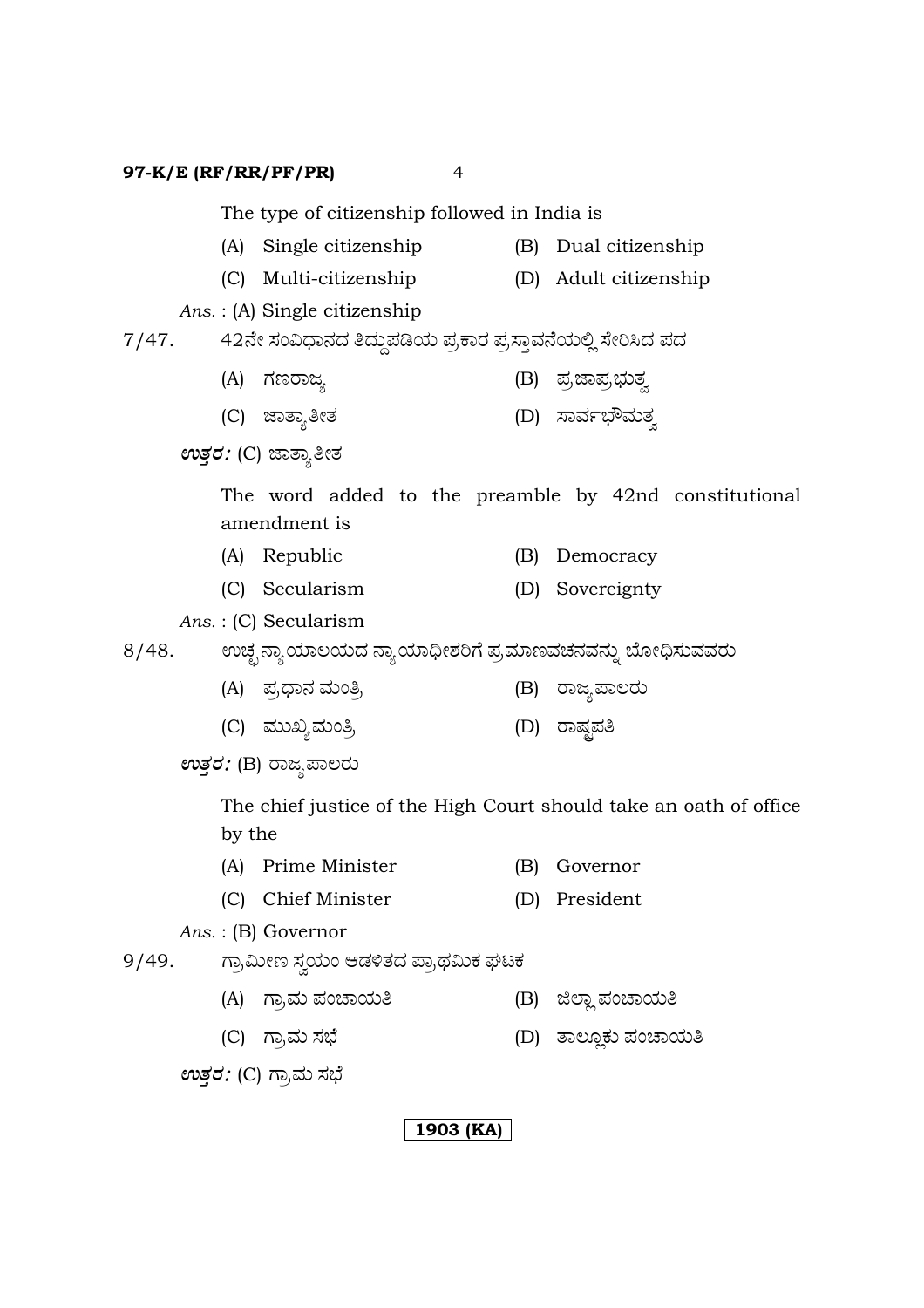The primary unit of rural self rule is

- (A) Gram Panchayat (B) Zilla Panchayat
	-
- (C) Gram Sabha (D) Taluk Panchayat

*Ans.* : (C) Gram Sabha

10/50. ರಾಜ್ಯ ಲೋಕ ಸೇವಾ ಆಯೋಗವು ರಾಜ್ಯ ಮಂತ್ರಿ ಮಂಡಲದ ನಿಯಂತ್ರಣದಲ್ಲಿದೆ. ಏಕೆಂದರೆ

- (A) ಅಧ್ಯಕ್ಷರ ಮತ್ತು ಸದಸ್ಯರನ್ನು ಅದರ ಸಲಹೆಯ ಮೇರೆಗೆ ನೇಮಕ ಮಾಡಲಾಗುತ್ತದೆ
- (B) ಅದು ಅಧ್ಯಕ್ಷರು ಮತ್ತು ಸದಸ್ಯರನ್ನು ನೇಮಕ ಮಾಡುತ್ತದೆ
- (C) ಅದು ವೇತನ ಮತ್ತು ಇತರ ಭತ್ಯೆಗಳನ್ನು ನೀಡುತ್ತದೆ
- (D) ಸದಸ್ಯರುಗಳು ರಾಜ್ಯ ಸರ್ಕಾರದ ಹಿಂದಿನ ನೌಕರರಾಗಿರುತ್ತಾರೆ

*ಉತ್ತರ: (A) ಅ*ಧ್ಯಕ್ಷರ ಮತ್ತು ಸದಸ್ಯರನ್ನು ಅದರ ಸಲಹೆಯ ಮೇರೆಗೆ ನೇಮಕ ಮಾಡಲಾಗುತ್ತದೆ

State Public Service Commission is under the control of the state government because

- (A) chairman and members are appointed on its advice
- (B) it appoints the chairman and members
- (C) salary and other allowances are paid by it
- (D) the members are former employees of it

*Ans.* : (A) chairman and members are appointed on its advice

- 11/51. "ಗ್ರಾಮ ಪಂಚಾಯತಿಗಳು ಭಾರತ ಸರ್ಕಾರದ ಸ್ವಾಯುತ್ತ ಸರ್ಕಾರದ ತಳಹದಿಯಾಗಿವೆ'' ಎಂದು ಹೇಳಿದವರು
	- (A) vÝ. ¹.BÃ…. Aí¸æàvÜRÃ… (B) hæãÂà£»Ý ¶ÜâÇæ
	- (C) Öæa….hæ. ÇÝÔR (D) ÊÜáÖÝñݾ WÝí˜

 $ev$ ತ್ತರ: (D) ಮಹಾತ್ಮಾ ಗಾಂಧಿ

"Village Panchayat is the foundation of the autonomous government of India." It is said by

- (A) Dr. B. R. Ambedkar (B) Jyotiba Phule
- (C) H. J. Laski (D) Mahatma Gandhi
- *Ans.* : (D) Mahatma Gandhi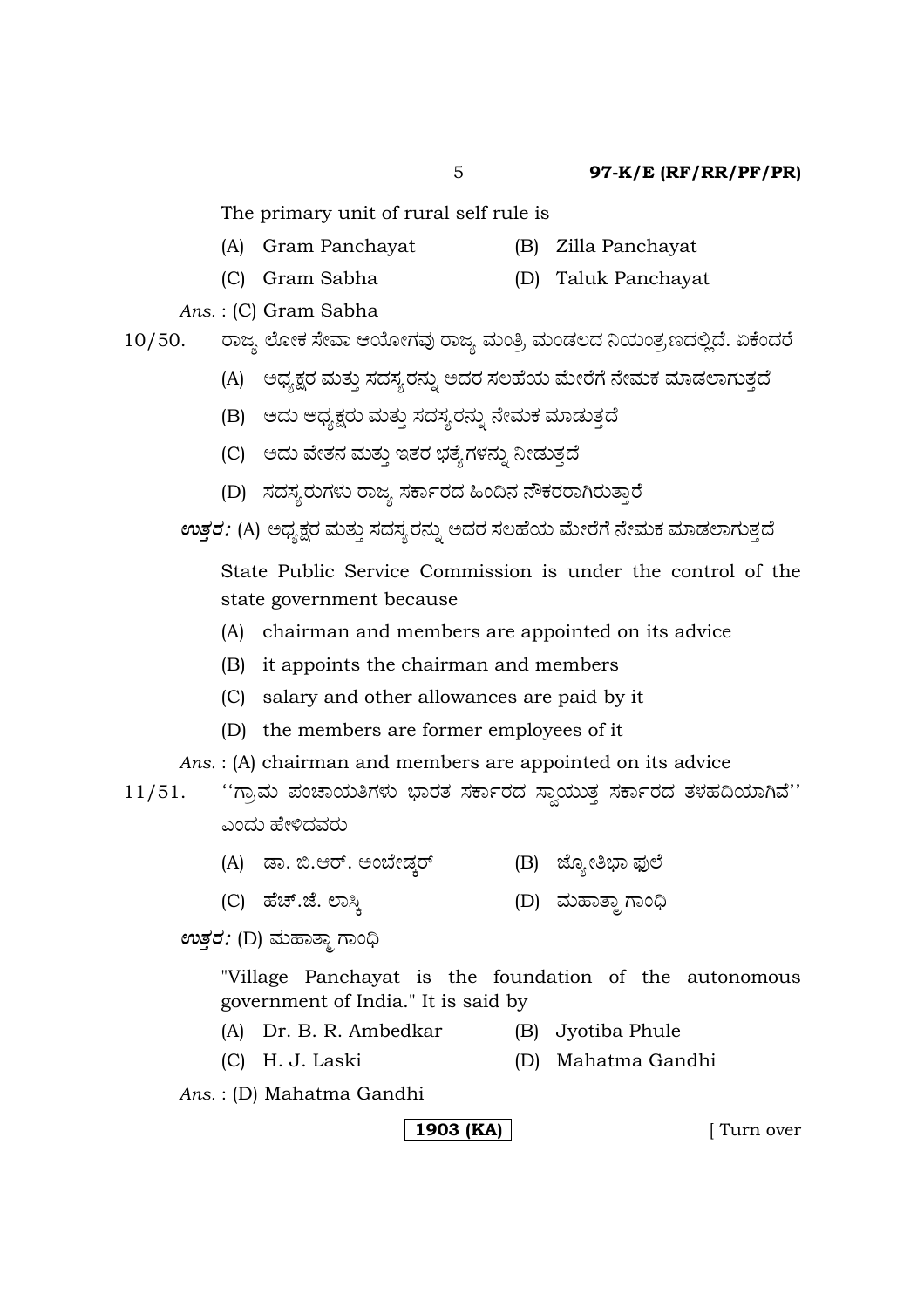12/52. ಸ್ವರಾಜ್ಯ ಮಸೂದೆಯಲ್ಲಿ ಪ್ರಥಮ ಬಾರಿಗೆ ಮೂಲಭೂತ ಹಕ್ಕುಗಳನ್ನು ಪ್ರಸ್ತಾಪಿಸಿದವರು

- (A) Êæãà£ÇÝÇ… ¬æÖÜÃÜá (B) ¸ÝÆWÜíWÝ«ÜÃÜ £ÆP…
- (C) ÓܨÝìÃ… ¯ÜpæàÇ… (D) PÜê±ÜÇݯ

*ಉತ್ತರ:* (B) ಬಾಲಗಂಗಾಧರ ತಿಲಕ್

The one who mentioned the Fundamental Rights in Swaraj Bill is

- (A) Motilal Nehru (B) Bal Gangadhar Tilak
- (C) Sardar Patel (D) Kripalani
- *Ans.* : (B) Bal Gangadhar Tilak

# 13/53. ಭೂಕಂದಾಯ ದಾಖಲೆಗಳ ಸಂಸ್ಕರಣೆ ಮತ್ತು ತೆರಿಗೆ ವಸೂಲಾತಿಗೆ ಸಂಬಂಧಿಸಿದ ಪ್ರಕರಣಗಳನ್ನು ಇತ್ಯಾರ್ಥಗೊಳಿಸುವ ನ್ಯಾಯಾಲಯ

- (A) PÜí¨Ý¿á ®ÝÂ¿ÞÆ¿á (B) iÇÝÉ ®ÝÂ¿ÞÆ¿á
- (C) WÝÅÖÜPÜ ®ÝÂ¿ÞÆ¿á (D) ÇæãàPÜ A¨ÝÆñ…

# *ಉತ್ತರ:* (A) ಕಂದಾಯ ನ್ಯಾಯಾಲಯ

The court which takes the issues related to land revenue and its records is

- (A) Revenue court (B) District court
- (C) Consumer court (D) Lok Adalat

*Ans.* : (A) Revenue court

14/54. ಸಂವಿಧಾನದ 44ನೇ ತಿದ್ದುಪಡಿ ಪ್ರಕಾರ ತೆಗೆದುಹಾಕಲ್ಪಟ್ಟಿರುವ ಮೂಲಭೂತ ಹಕ್ಕು

- (A) ÓÝÌñÜíñÜÅ嬆 ÖÜPÜáR (B) BÔ¤¿á ÖÜPÜáR
- (C) ÍæçûÜ~PÜ ÖÜPÜáR (D) E¨æãÂàWÜ¨Ü ÖÜPÜáR

 $\mathfrak{w}$ *ತ್ತರ:* (B) ಆಸ್ತಿಯ ಹಕ್ಕು

The fundamental right taken back through 44th Amendment of the constitution is

- (A) Right to Liberty (B) Right to Property
- 
- 
- (C) Right to Education (D) Right to Employment
- *Ans.* : (B) Right to Property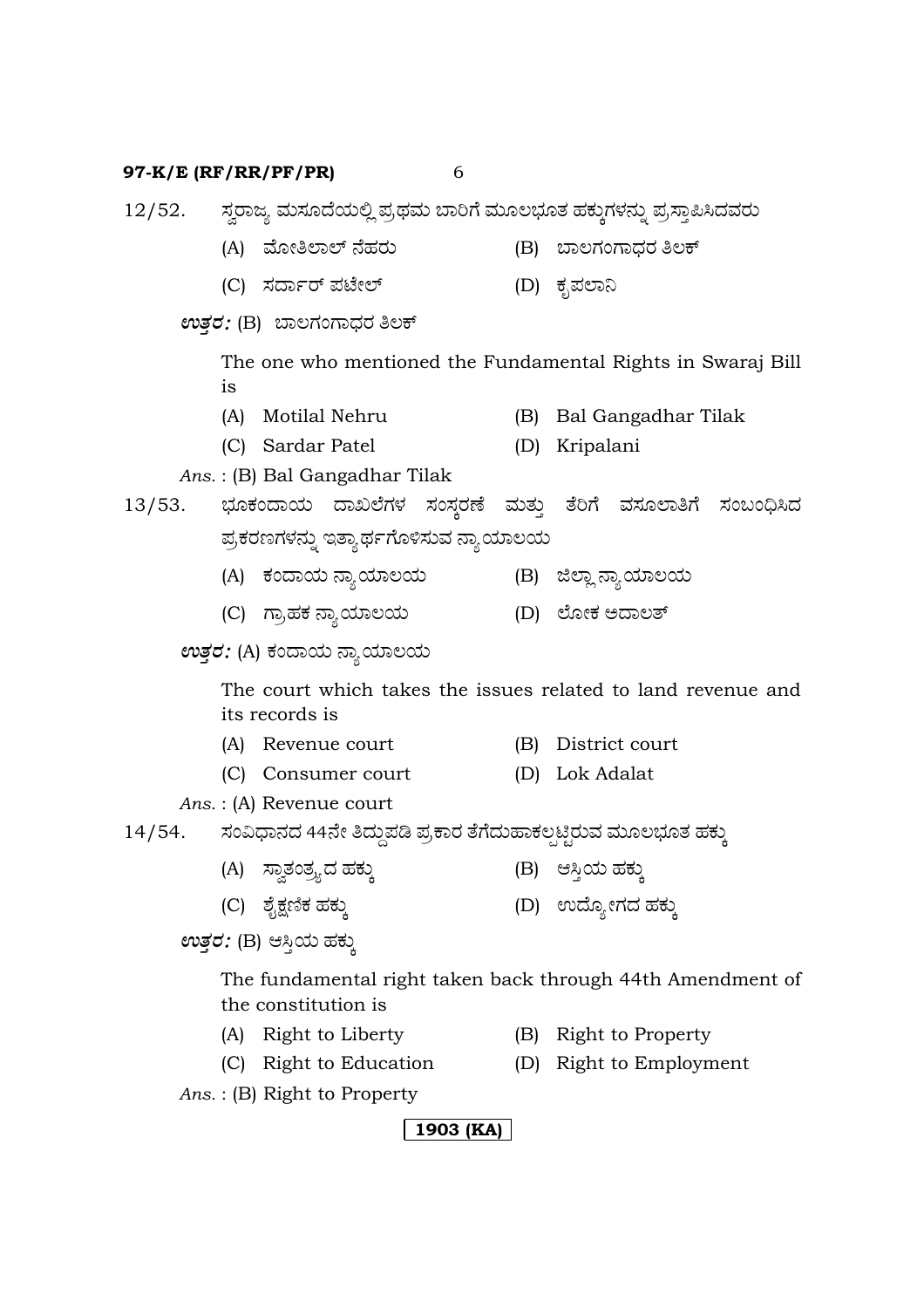15/55. ಊಚ್ಛ ನ್ಯಾಯಾಲಯದ ನ್ಯಾಯಾಧೀಶರ ನಿವೃತಿ ವಯಸ್ಸು (A) 60 ÊÜÐÜìWÜÙÜá (B) 65 ÊÜÐÜìWÜÙÜá (C) 62 ÊÜÐÜìWÜÙÜá (D) 58 ÊÜÐÜìWÜÙÜá *ಉತ್ತ*: (C) 62 ವರ್ಷಗಳು The age of retirement of the judges of High Court is (A) 60 years (B) 65 years (C) 62 years (D) 58 years *Ans.* : (C) 62 years 16/56. ಭಾರತದಲ್ಲಿ ಮಾಹಿತಿ ಹಕ್ಕು ಕಾಯ್ದೆಯನ್ನು ರಚಿಸಿದ ವರ್ಷ (A) 2005 (B) 2009 (C) 2010 (D) 2012 *EñܤÃÜ* (A) 2005 The Right to Information Act of India was passed in year (A) 2005 (B) 2009 (C) 2010 (D) 2012 *Ans.* : (A) 2005 17/57. ನಮ್ಮ ರಾಜ್ಯನೀತಿ ನಿರ್ದೇಶಾತ್ಮಕ ತತ್ವಗಳನ್ನು ಎರವಲು ಪಡೆದಿರುವುದು (A) ಅಮೆರಿಕಾ ಸಂವಿಧಾನದಿಂದ (B) ಬ್ರಿಟಿಷ್ ಸಂವಿಧಾನದಿಂದ (C) IÇæìív… ÓÜí˫ݬܩí¨Ü (D) ÃÜÐÝ嬆 ÓÜí˫ݮܩí¨Ü *ಉತ್ತರ:* (C) ಐರ್ಲೆಂಡ್ ಸಂವಿಧಾನದಿಂದ Our Directive Principles of State Policies are borrowed from (A) American Constitution (B) British Constitution (C) Irish Constitution (D) Russian Constitution *Ans.* : (C) Irish Constitution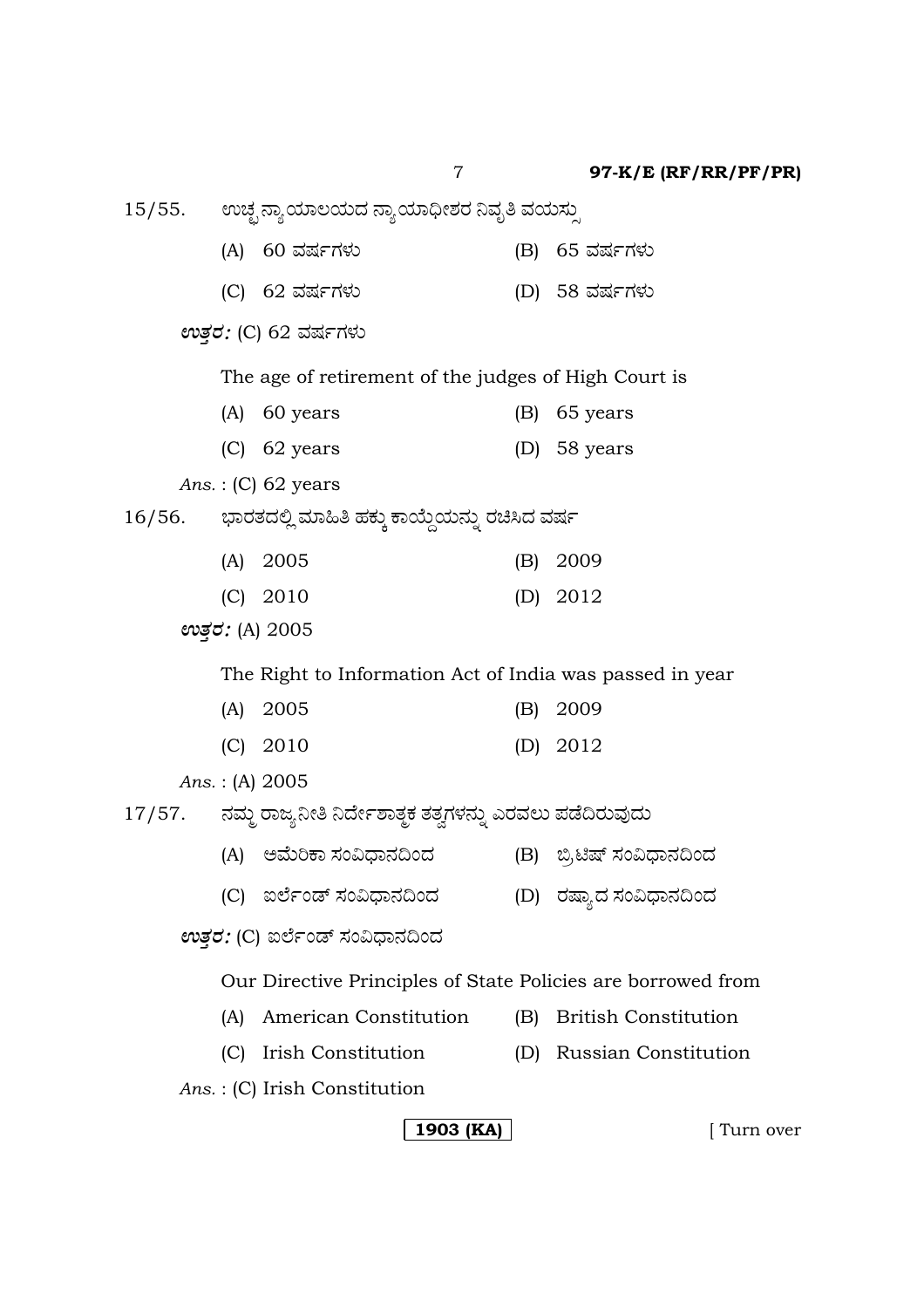|                                        |                                                                             | 18/58.       ಮದ್ಯಪಾನ ನಿಷೇಧ ಒಳಪಡುವ ತತ್ವ |     |                                                                |  |  |  |  |  |  |  |  |
|----------------------------------------|-----------------------------------------------------------------------------|----------------------------------------|-----|----------------------------------------------------------------|--|--|--|--|--|--|--|--|
|                                        |                                                                             | (A) ಗಾಂಧೀವಾದ ತತ್ವ                      |     | (B) ಉದಾರವಾದಿ ತತ್ನ                                              |  |  |  |  |  |  |  |  |
|                                        |                                                                             | (C) ಸಮಾಜವಾದಿ ತತ್ವ                      |     | (D) ಜಾತ್ಯಾತೀತ ತತ್ವ                                             |  |  |  |  |  |  |  |  |
| <i>ಉತ್ತರ: (A) ಗಾಂಧೀ</i> ವಾದ ತತ್ವ       |                                                                             |                                        |     |                                                                |  |  |  |  |  |  |  |  |
|                                        | Ban on liquor is                                                            |                                        |     |                                                                |  |  |  |  |  |  |  |  |
|                                        | (A)                                                                         | Gandhian principle                     | (B) | Liberal principle                                              |  |  |  |  |  |  |  |  |
|                                        |                                                                             | (C) Socialist principle                | (D) | Secularist principle                                           |  |  |  |  |  |  |  |  |
|                                        | Ans.: (A) Gandhian principle                                                |                                        |     |                                                                |  |  |  |  |  |  |  |  |
| 19/59.                                 | ''ಪ್ರಜೆಗಳಿಂದ ಪ್ರಜೆಗಳಿಗಾಗಿ ಪ್ರಜೆಗಳಿಗೋಸ್ಕರ ಇರುವ ಸರ್ಕಾರವೇ ಪ್ರಜಾಪ್ರಭುತ್ವ'' ಎಂದು |                                        |     |                                                                |  |  |  |  |  |  |  |  |
|                                        | ಹೇಳಿದವರು                                                                    |                                        |     |                                                                |  |  |  |  |  |  |  |  |
|                                        |                                                                             | (A) ಅಬ್ರಹಾಂ ಲಿಂಕನ್                     |     | (B) ಜೆ.ಎಸ್. ಮಿಲ್                                               |  |  |  |  |  |  |  |  |
|                                        |                                                                             | (C) ಪೆರಿಕಲ್ಸ್                          |     | (D) ಕಾರ್ಲ್ ಮಾರ್ಕ್ಸ್                                            |  |  |  |  |  |  |  |  |
| ಉತ್ತರ: (A) ಅಬ್ರಹಾಂ ಲಿಂಕನ್              |                                                                             |                                        |     |                                                                |  |  |  |  |  |  |  |  |
|                                        |                                                                             |                                        |     | "Democracy is a government of the people by the people and for |  |  |  |  |  |  |  |  |
|                                        |                                                                             | the people" was said by                |     |                                                                |  |  |  |  |  |  |  |  |
|                                        |                                                                             | (A) Abraham Lincoln                    |     | $(B)$ J. S. Mill                                               |  |  |  |  |  |  |  |  |
|                                        |                                                                             | (C) Pericles                           |     | (D) Karl Marx                                                  |  |  |  |  |  |  |  |  |
|                                        |                                                                             | Ans.: (A) Abraham Lincoln              |     |                                                                |  |  |  |  |  |  |  |  |
| 20/60.                                 | ಕೋಲ್ಕತ್ತಾದಲ್ಲಿ ಸರ್ವೋಚ್ಛ ನ್ಯಾಯಾಲಯವನ್ನು ಸ್ಥಾಪಿಸಿದ ಶಾಸನ                        |                                        |     |                                                                |  |  |  |  |  |  |  |  |
|                                        |                                                                             | (A) ಮಾರ್ಲೆ–ಮಿಂಟೋ ಸುಧಾರಣೆ               |     | (B) 1833ರ ಸನ್ನದು                                               |  |  |  |  |  |  |  |  |
|                                        |                                                                             | (C) ರೆಗ್ಯುಲೇಟಿಂಗ್ ಆಕ್ಟ್                | (D) | 1858ರ ಶಾಸನ                                                     |  |  |  |  |  |  |  |  |
| <i>ಉತ್ತರ: (</i> C) ರೆಗ್ಯುಲೇಟಿಂಗ್ ಆಕ್ಟ್ |                                                                             |                                        |     |                                                                |  |  |  |  |  |  |  |  |
|                                        | The Act which established Supreme Court in Calcutta is                      |                                        |     |                                                                |  |  |  |  |  |  |  |  |
|                                        | (A)                                                                         | Morley-Minto reforms                   | (B) | Charter Act of 1833                                            |  |  |  |  |  |  |  |  |

(C) Regulating Act (D) The Act of 1858

*Ans.* : (C) Regulating Act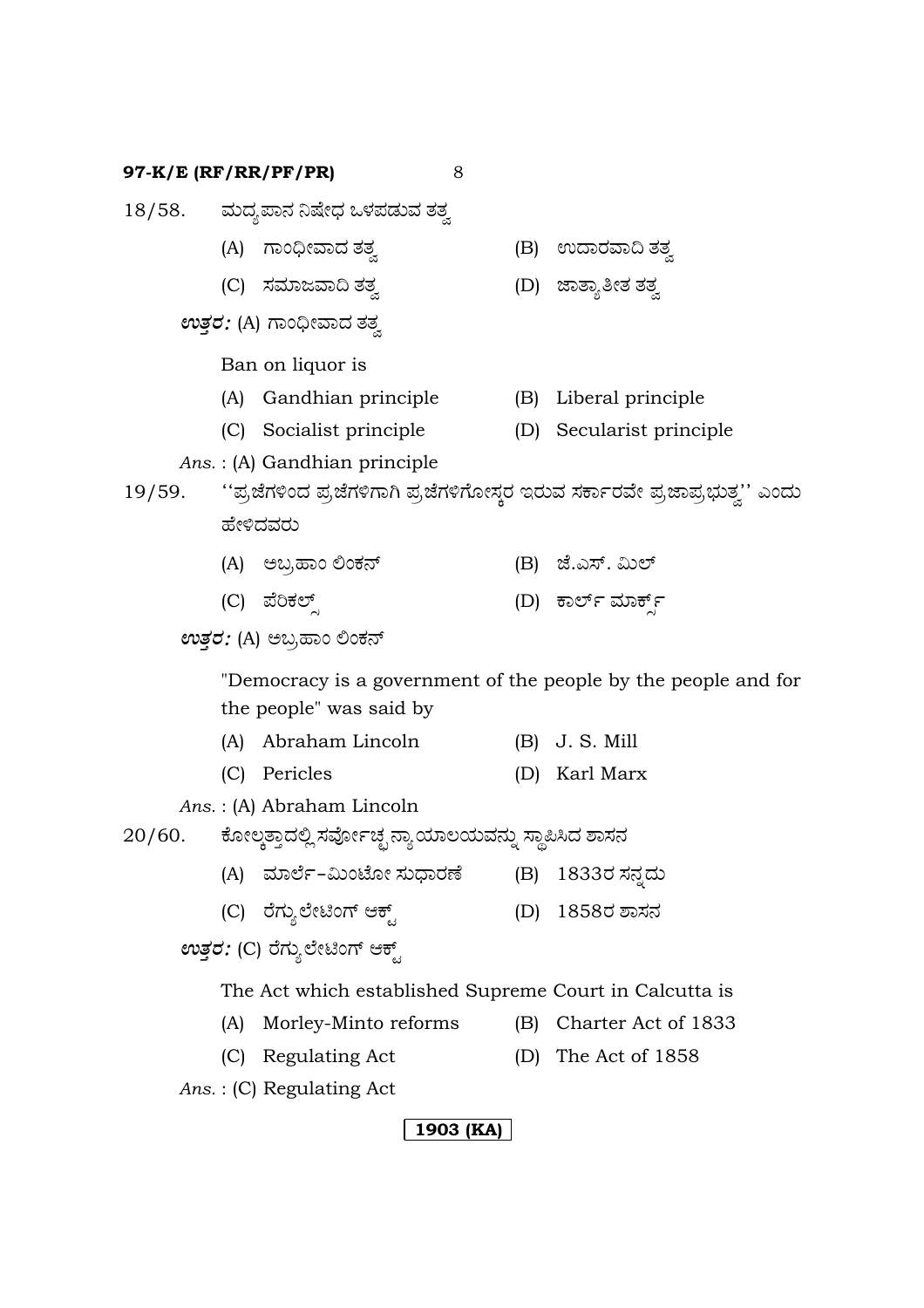9 **97-K/E (RF/RR/PF/PR)**  $21/61$ . ಭಾರತದ ಮ್ಯಾಗ್ನಕಾರ್ಟ (A) 1773ರ ರೆಗ್ಯುಲೇಟಿಂಗ್ ಕಾಯ್ದೆ (B) 1833ರ ಚಾರ್ಟರ್ ಶಾಸನ (C) 1861ÃÜ ÍÝÓÜ®Ü (D) 1858ÃÜ ÍÝÓÜ®Ü *ಉತ್ತರ: (*D) 1858ರ ಶಾಸನ The Magna Carta of India is (A) Regulating Act of 1773 (B) The Charter Act of 1833 (C) The Act of 1861 (D) The Act of 1858 *Ans.* : (D) The Act of 1858 22/62. ಎಲ್ಲಾ ಧರ್ಮಗಳನ್ನು ಸಮಾನವಾಗಿ ಕಾಣುವುದು (A) ÓÜÊÜÞgÊݨÜ (B) WÜ|ÃÝgÂ (C) ಜಾತ್ಯಾತೀತತೆ (D) ಕೋಮುವಾದ  $\mathfrak{w}$ *ತ್ತರ:* (C) ಜಾತ್ಯಾತೀತತೆ Equal treatment for all the religions is (A) Socialism (B) Republic (C) Secularism (D) Communalism *Ans.* : (C) Secularism  $23/63$ . ಏಕರೂಪ ನಾಗರೀಕ ಸಂಹಿತೆ ಜಾರಿ ಒಳಪಡುವ ತತ್ರ (A) ÓÜÊÜÞgÊÝ© ñÜñÜÌ (B) WÝí˜ÊÝ¨Ü ñÜñÜÌ (C) E¨ÝÃÜÊÝ¨Ü ñÜñÜÌ (D) ¯ÃÜíPÜáÍÜÊÝ¨Ü ñÜñÜÌ  $\mathfrak{w}$ *ತ್ತರ:* (C) ಉದಾರವಾದ ತತ್ವ Uniform civil code enforcement belongs to (A) Socialist principles (B) Gandhian principles (C) Liberal principles (D) Dictator principles *Ans.* : (C) Liberal principles

### **1903 (KA)**  $\vert$  **[** Turn over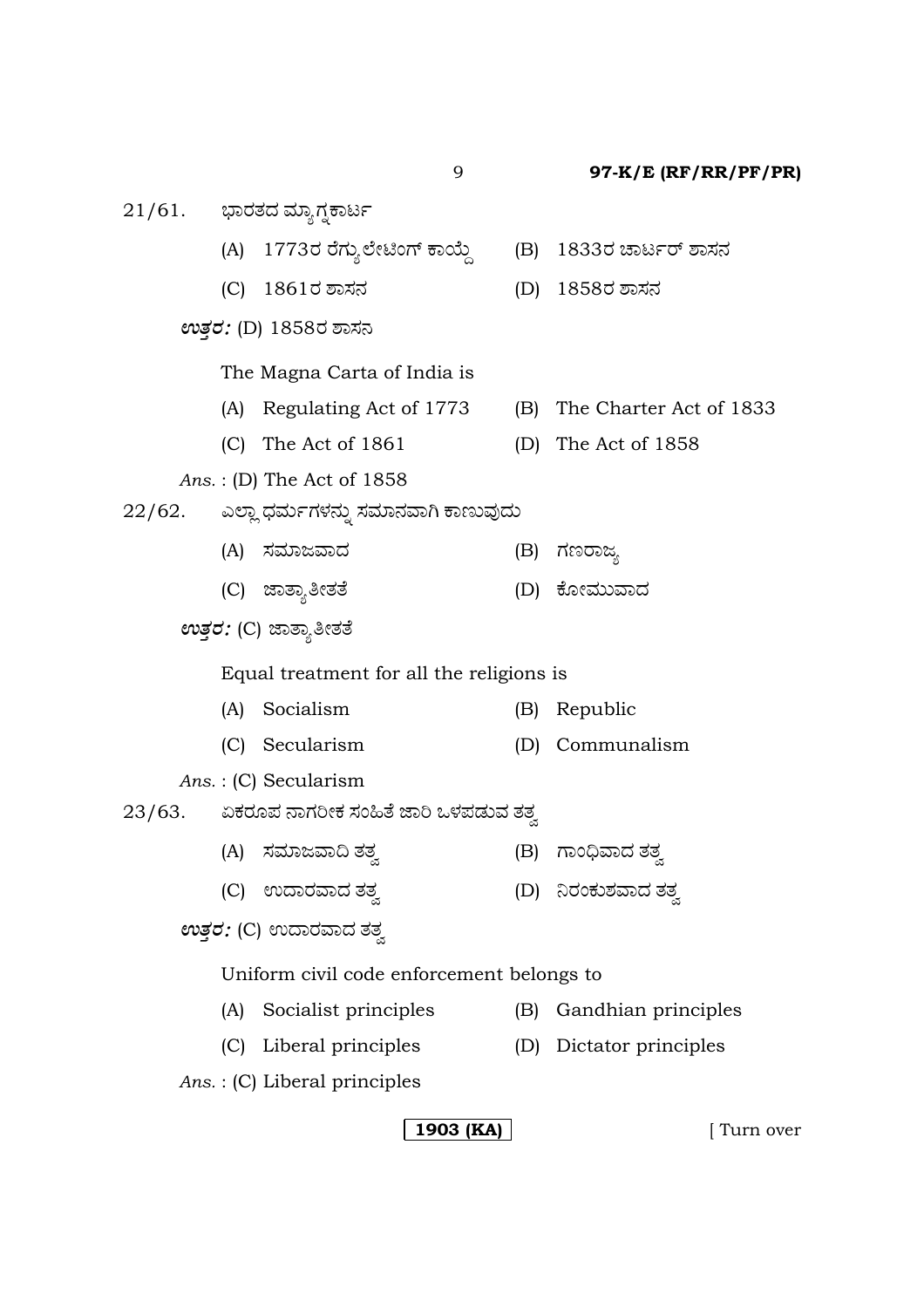24/64. ಕರ್ನಾಟಕ ಪಂಚಾಯತ್ ರಾಜ್ ನ ಪಿತಾಮಹ (A) ÃÝÊÜáPÜêÐÜ¡ ÖæWÜvæ (B) Gí.Êæç. NãàÃ…¯Üvæ (C) AŸáªÇ… ¬ÜiàÃ… ÓÝÖæ¸… (D) Gí.°. ¯ÜÅPÝÍ…  $ev$ ತ್ತರ: (A) ರಾಮಕೃಷ್ಣ ಹೆಗಡೆ The Father of Panchayat Raj system in Karnataka is (A) Ramakrishna Hegde (B) M. Y. Ghorpade (C) Abdul Nazir Sahib (D) M. P. Prakash *Ans.* : (A) Ramakrishna Hegde  $25/65$ . ಕರ್ನಾಟಕ ಲೋಕ ಸೇವಾ ಆಯೋಗದ ಕೇಂದ್ರ ಕಾರ್ಯಾಲಯವಿರುವುದು (A) ÊæáçÓÜãÃÜá (B) ¸æíWÜÙÜãÃÜá (C) ÊÜáívÜÂ (D) ñÜáÊÜáPÜãÃÜá  $ev$ ತ್ತರ: (B) ಬೆಂಗಳೂರು The headquarters of Karnataka State Public Service Commission is at (A) Mysore (B) Bengaluru (C) Mandya (D) Tumkur *Ans.* : (B) Bengaluru 26/66. ಕೇಂದ್ರ ಲೋಕ ಸೇವಾ ಆಯೋಗದ ಅಧ್ಯಕ್ಷ ಮತ್ತು ಸದಸ್ಯರನ್ನು ನೇಮಿಸುವವರು (A) ±ÜÅ«Ý®Ü ÊÜáí£ÅWÜÙÜá (B) E±ÜÃÝÐÜó±Ü£WÜÙÜá (C) ÃÝÐÜó±Ü£WÜÙÜá (D) ÃÝgÂ±ÝÆÃÜá  $ev$ ತ್ತರ: (C) ರಾಷ್ಟಪತಿಗಳು The chairman and members of Union Public Service Commission are appointed by (A) Prime Minister (B) Vice-President

(C) President (D) Governor

*Ans.* : (C) President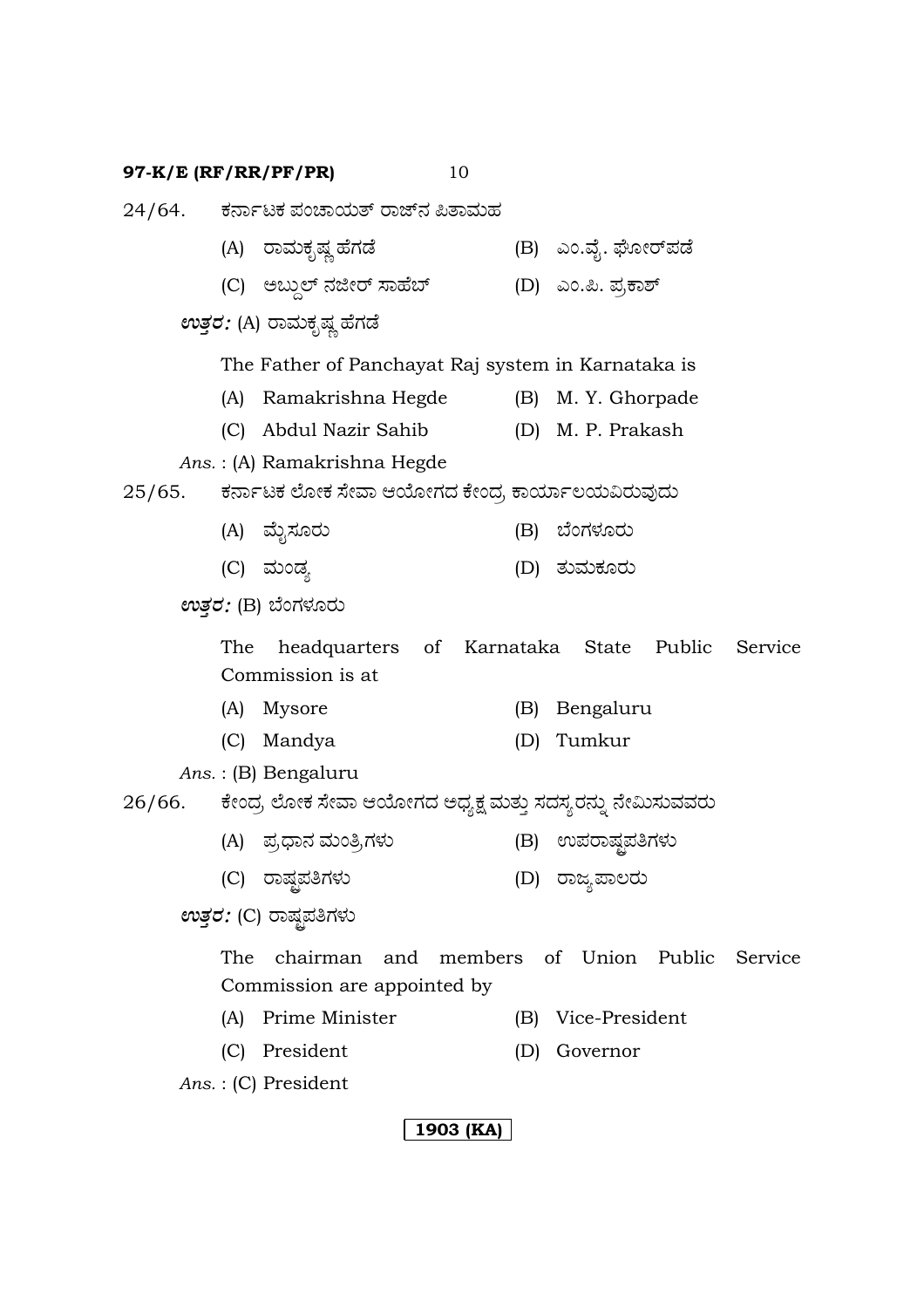27/67. ನ್ಯಾಯ ವಿತರಣೆಯಲ್ಲಿ ಆಗುತ್ತಿರುವ ವಿಳಂಬವನ್ನು ತಪ್ಪಿಸುವ ನ್ಯಾಯಾಲಯ

(A) g®ÜñÝ ®ÝÂ¿áÆ¿á (B) iÇÝÉ ®ÝÂ¿áÆ¿á (C) PÜí¨Ý¿á ÊÜáívÜÚ (D) ñÜÖÜÎàÇݪÅ ¬ÝÂ¿ÞÆ¿á *ಉತ್ತರ: (A) ಜನತಾ ನ್ಯಾಯಲಯ* The court which avoids delay in the delivery of justice is (A) Lok Adalat (B) District Court (C) Revenue Board (D) Tahsildar Court *Ans.* : (A) Lok Adalat 28/68. ಈಶಾನ್ಯ ರಾಜ್ಯಗಳಿಗೆ ಜಂಟಿ ಲೋಕಸೇವಾ ಆಯೋಗದ ಕಛೇರಿ ಇರುವ ಸ್ಥಳ (A) WèÖÜq (B) WÝÂíW…pÝP… (C) ಕೋಹಿಮ (D) ಇಂಪಾಲ್  $ev$ ತ್ರರ: (A) ಗೌಹಟಿ Joint Public Service Commission for the North Eastern states is located in (A) Guwahati (B) Gangtok (C) Kohima (D) Imphal *Ans.* : (A) Guwahati 29/69. ನಮ್ಮ ರಾಜ್ಯದ ಉಚ್ಛ ನ್ಯಾಯಾಲಯದ ಕೇಂದ್ರ ಕಛೇರಿ ಇರುವುದು (A) ¸æíWÜÙÜãÃÜá (B) ÊæáçÓÜãÃÜá (C) ¸æÙÜWÝË (D) ÎÊÜÊæãWÜY  $ev$ ತರ: (A) ಬೆಂಗಳೂರು The headquarters of High Court of our state is in (A) Bengaluru (B) Mysore (C) Belagavi (D) Shivamogga *Ans.* : (A) Bengaluru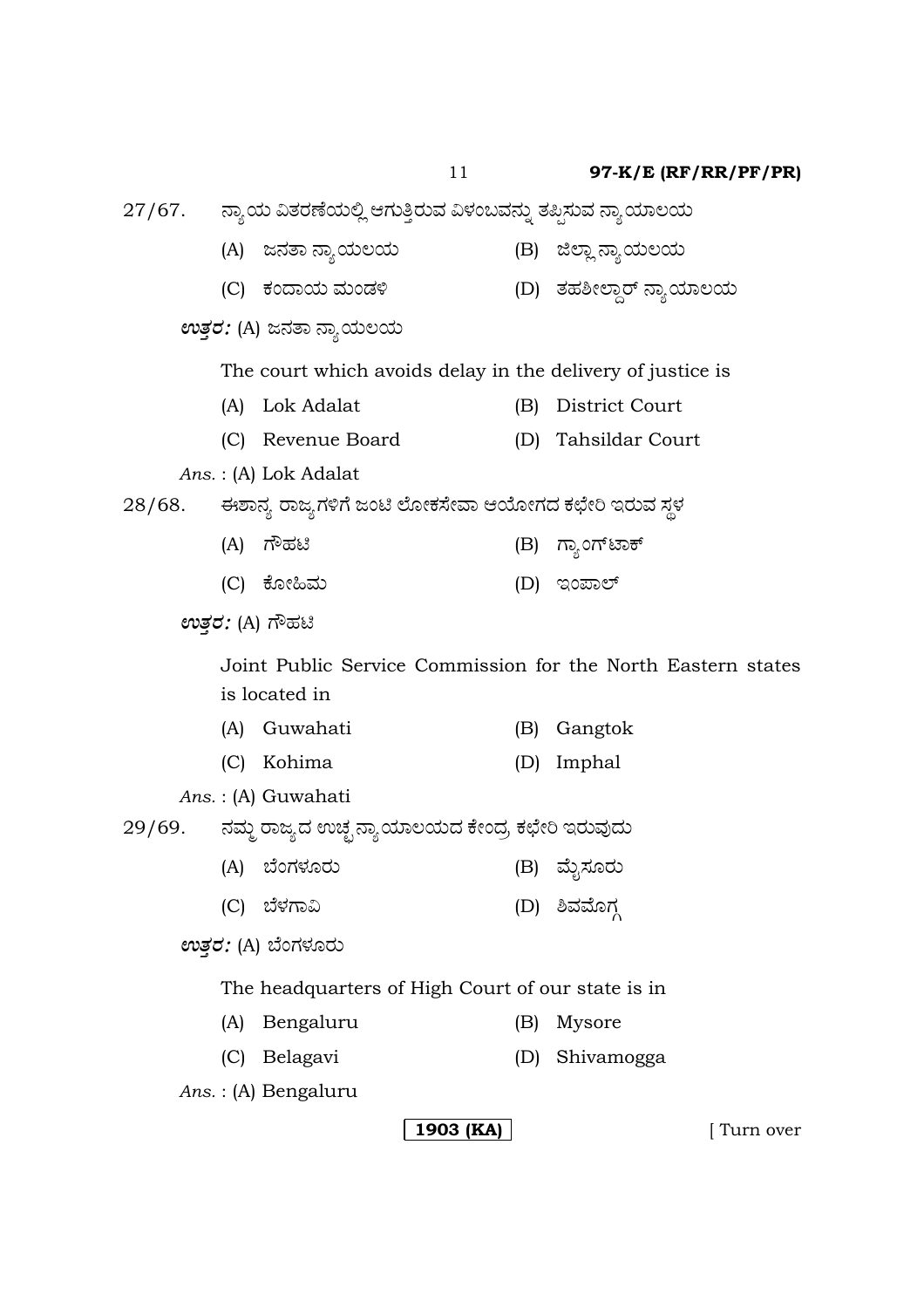- 30/70. ಭಾರತದ ಸಂವಿಧಾನ ರಚನಾ ಸಭೆಯ ಅಧ್ಯಕ್ಷರು
	- (A) ಡಾ. ಬಿ.ಆರ್. ಅಂಬೇಡ್ಕರ್
	- (B) ಸರ್ದಾರ್ ವಲ್ಲಭಭಾಯಿ ಪಟೇಲ್
	- (C) ಡಾ. ಬಾಬು ರಾಜೇಂದ, ಪ್ರಸಾದ್
	- (D) ಬಿ.ಎನ್. ರಾವ್

*ಉತ್ತರ: (C) ಡಾ. ಬಾ*ಬು ರಾಜೇಂದ್ರ ಪ್ರಸಾದ್

The President of Indian Constituent Assembly was

- (A) Dr. B. R. Ambedkar
- (B) Sardar Vallabhbhai Patel
- (C) Dr. Babu Rajendra Prasad
- (D) B. N. Rao

*Ans.* : (C) Dr. Babu Rajendra Prasad

- $31/71.$  ನಮ್ಮ ಸಂವಿಧಾನದ  $21(A)$  ನೇ ವಿಧಿಯು ಸಂಬಂಧಿಸಿರುವುದು
	- (A) ಬಾಲಕಾರ್ಮಿಕ ದುಡಿಮೆಯ ನಿರ್ಮೂಲನೆ
	- (B) ಅಸ್ಪೃಶ್ಯತಾ ಆಚರಣೆಯ ನಿಷೇಧ
	- (C) ನಿರಂಕುಶ ಶಿಕ್ಷೆಯ ವಿರುದ್ಧ ರಕ್ಷಣೆ
	- (D) ಉಚಿತ ಮತ್ತು ಕಡ್ಡಾಯ ಶಿಕ್ಷಣ
	- $\pmb{\textit{erg}}$ ರ: (D) ಉಚಿತ ಮತ್ತು ಕಡ್ಡಾಯ ಶಿಕ್ಷಣ

Article 21(A) of our constitution deals with

- (A) abolition of child labour
- (B) prohibition of practice of untouchability
- (C) protection against arbitrary punishment
- (D) free and compulsory education

*Ans.* : (D) free and compulsory education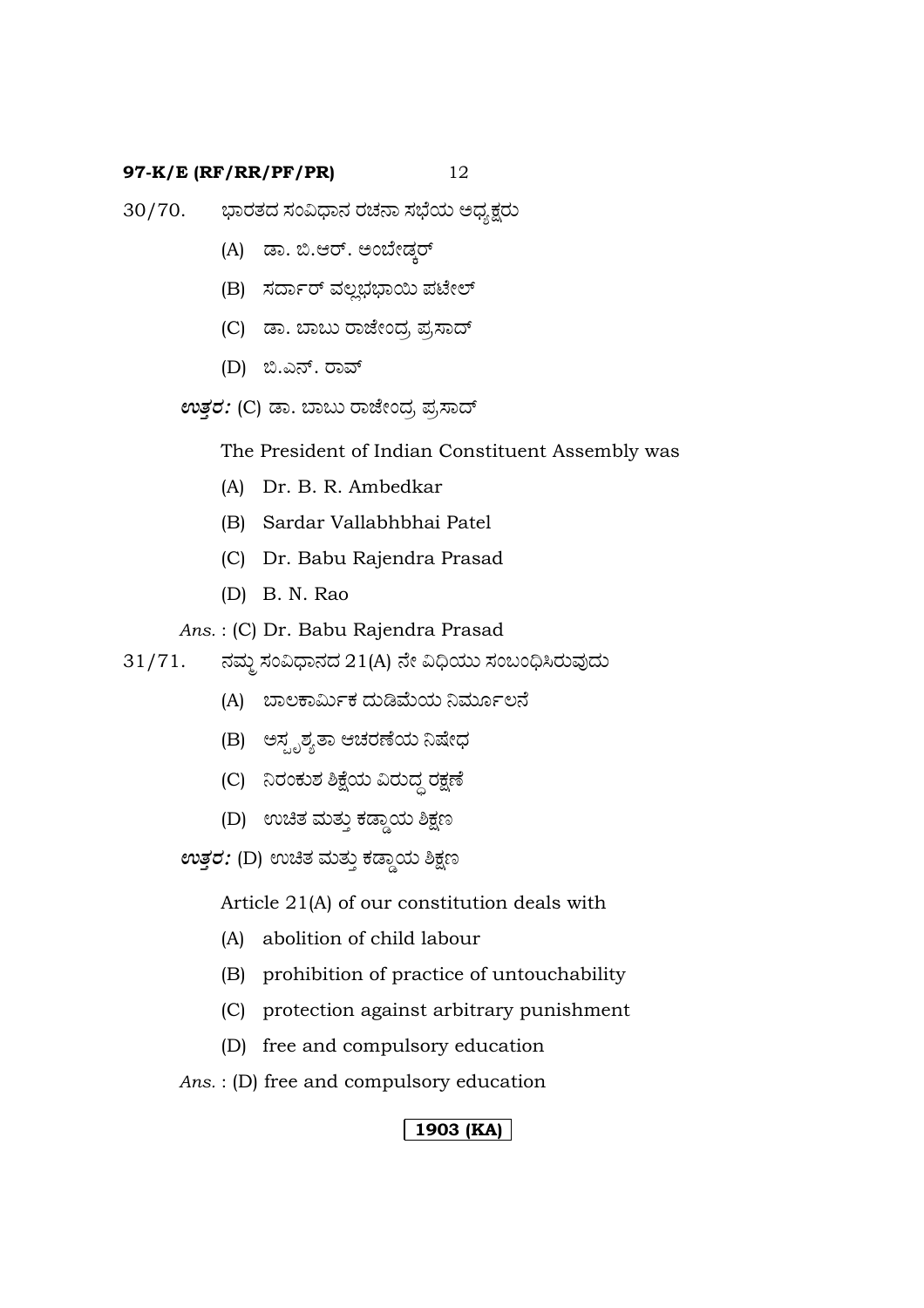32/72. ರಾಜ್ಯ ನಿರ್ದೇಶಕ ತತ್ವಗಳು ಸಂವಿಧಾನದ ಅಂತರಾತ್ಮವಾಗಿವೆ ಎಂದವರು

- (A) gÊÝÖÜÃ…ÇÝÇ… ¬æÖÜÃÜá (B) Wݬ…ËÇæÉ BÔr¬…
- (C) ÊÜáÖÝñݾ WÝí˜ (D) Pæ.Ô. ÊÜÞPÜìí¨Ü¬…

 $ev$ ತ್ತರ: (B) ಗ್ಯಾನ್ವಿಲ್ಲೆ ಆಸ್ಟಿನ್

"The directive principles of state policy form the inner soul of the constitution." It is stated by

- (A) Jawaharlal Nehru (B) Granville Austin
- (C) Mahatma Gandhi (D) K. C. Markandan
- *Ans.* : (B) Granville Austin

# 33/73. ಮಹಾನಗರ ಪಾಲಿಕೆಯ ಚುನಾಯಿತ ಮುಖ್ಯಸ್ಥ

- (A) B¿ááPܤÃÜá (B) ÊÜááS PÝ¿áìÊÝìÖÜPÜ A˜PÝÄ
- (C) ÊÜááSÂÊÜáí£Å (D) Êæáà¿áÃ…
- *ಉತ್ತರ: (*D) ಮೇಯರ್

The elected head of corporation is

- (A) Commissioner (B) Chief Executive Officer
- (C) Chief Minister (D) Mayor
- *Ans.* : (D) Mayor
- 34/74. ಸಂವಿಧಾನದ 73ನೇ ತಿದ್ದುಪಡಿಗೆ ಸಂಬಂಧಿಸಿದ್ದು
	- (A) ಗ್ರಾಮೀಣ (ಪ್ರಾದೇಶಿಕ) ಸ್ಥಳೀಯ ಸಂಸ್ಥೆಗಳು
	- (B) ನಗರ ಸ್ಥಳೀಯ ಸಂಸ್ಥೆಗಳು
	- (C) ಕೇಂದ್ರಾಡಳಿತ ಪ್ರದೇಶ
	- (D) ಕೇಂದ್ರ ಸರ್ಕಾರ
	- *ಉತ್ತರ: (A) ಗ್ರಾಮೀಣ (ಪ್ರಾ*ದೇಶಿಕ) ಸ್ಥಳೀಯ ಸಂಸ್ಥೆಗಳು

## 73rd constitutional amendment is related to

- (A) rural local bodies (B) urban local bodies
- (C) union territories (D) central government

*Ans.* : (A) rural local bodies

- 
- 
-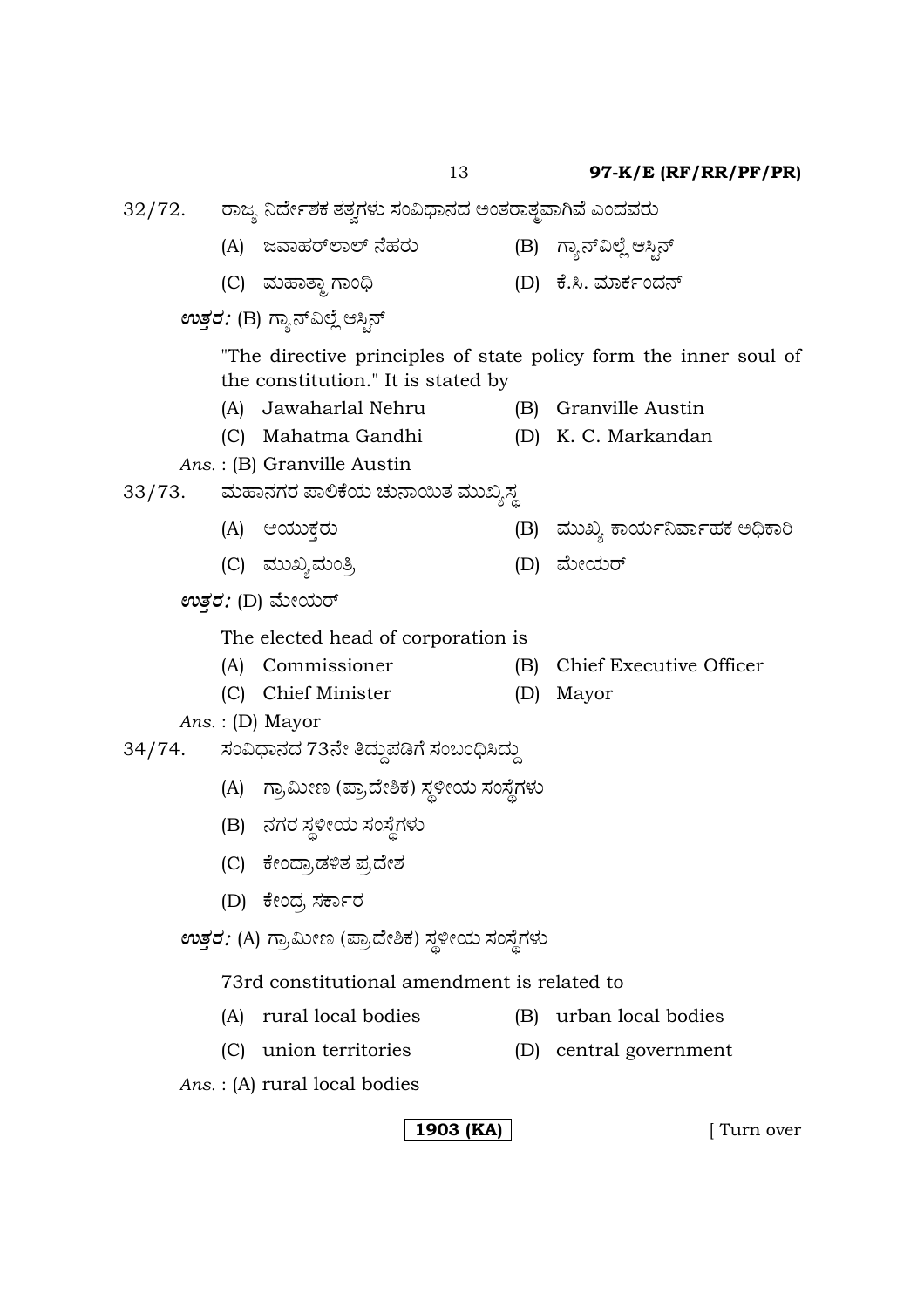- 35/75. ಭಾರತದಲ್ಲಿನ ಸ್ಥಳೀಯ ಸಂಸ್ಥೆಗಳ ಪಿತಾಮಹ
	- (A) įܱ¬… (B) 憇狈
	- (C) vÝÇ…ÖèÔ (D) Pݬ…ìÊÝÈÓ…
	- $ev$ ತ್ತರ*: (A)* ರಿಪ್ಷನ್
		- The father of local governments in India is
		- (A) Ripon (B) Mayo
		- (C) Dalhousie (D) Cornwallis
	- *Ans.* : (A) Ripon
- 36/76. ಜಿಲ್ಲಾ ಪಂಚಾಯತ್ನ ಆಡಳಿತ ಮುಖ್ಯಸ್ಥ
	- (A) ಪಂಚಾಯತ್**ನ** ಅಧ್ಯಕ್ಷ
	- (B) ಮುಖ್ಯ ಕಾರ್ಯನಿರ್ವಾಹಕ ಅಧಿಕಾರಿ
	- (C) ಆಯುಕ್ತರು
	- (D) ಪಂಚಾಯತ್ ಅಭಿವೃದ್ಧಿ ಅಧಿಕಾರಿ
	- $ev$ ತ್ತರ: (B) ಮುಖ್ಯ ಕಾರ್ಯನಿರ್ವಾಹಕ ಅಧಿಕಾರಿ

The administrative head of Zilla Panchayat is

- (A) President of Panchayat
- (B) Chief Executive Officer
- (C) Commissioner
- (D) Panchayat Development Officer

*Ans.* : (B) Chief Executive Officer

| 37/77. |  |  |  | 18,000 ಜನರಿಗೆ ಒಬ್ಬ ಜಿಲ್ಲಾ ಪಂಚಾಯ್ತಿ ಸದಸ್ಯರನ್ನು ಹೊಂದಿರುವ ಜಿಲ್ಲೆ |  |
|--------|--|--|--|---------------------------------------------------------------|--|
|        |  |  |  |                                                               |  |

- (A) ¸æÙÜWÝË (B) EñܤÃÜ PܮܰvÜ
- (C) ñÜáÊÜáPÜãÃÜá (D) PæãvÜWÜá

 $ev$ ತ್ರರ: (D) ಕೊಡಗು

The district which has one zilla panchayat member for every 18,000 population is

- (A) Belagavi (B) Uttara Kannada
	-
- 
- (C) Tumkur (D) Kodagu

*Ans.* : (D) Kodagu

**1903 (KA)**

- 
- 
- -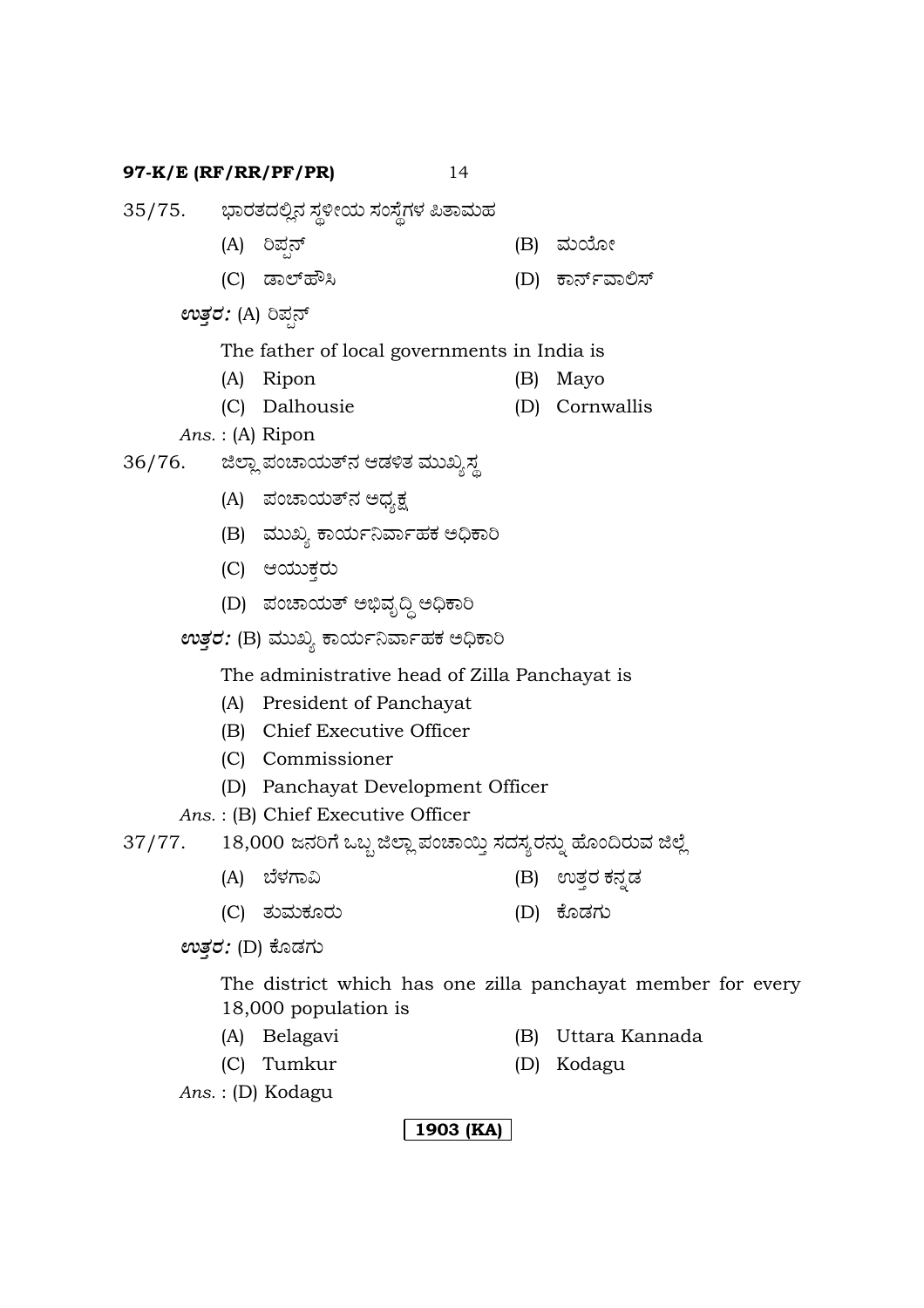- (A) ಡಾ. ಬಾಬು ರಾಜೇಂದ, ಪ್ರಸಾದ್
- (B) ಸಚ್ಚಿದಾನಂದ ಸಿನ್ಹ
- (C) ಸರ್ದಾರ್ ಪಟೇಲ್
- (D) ಡಾ. ಬಿ.ಆರ್. ಅಂಬೇಡ್ಕರ್
- $\mathit{ev}$ ತ್ತರ: (D) ಡಾ. ಬಿ.ಆರ್. ಅಂಬೇಡ್ಕರ್

The Chairman of the Drafting Committee of Constitution is

- (A) Dr. Babu Rajendra Prasad
- (B) Sachchidananda Sinha
- (C) Sardar Vallabhbhai Patel
- (D) Dr. B. R. Ambedkar

*Ans.* : (D) Dr. B. R. Ambedkar

39/79. ಕೆ.ಸಿ. ವ್ಹೀರ್ರವರು ಭಾರತದ ಸಂಯುಕ್ತ ವ್ಯವಸ್ಥೆಯನ್ನು ಅರೆ ಸಂಯುಕ್ತ ವ್ಯವಸ್ಥೆ ಎಂದು ಕರೆದಿದ್ದಾರೆ. ಏಕೆಂದರೆ

- (A) ಅದು ಏಕಾತ್ಮಕ ಮತ್ತು ಸಂಯುಕ್ತ ವ್ಯವಸ್ಥೆಗಳೆರಡರ ಲಕ್ಷಣಗಳನ್ನು ಹೊಂದಿದೆ
- (B) ಅದು ಅಮೆರಿಕನ್ ಮಾದರಿಯ ಸರ್ಕಾರವನ್ನು ಹೊಂದಿದೆ
- (C) ಬ್ರಿಟಿಷ್ ಪಾರ್ಲಿಮೆಂಟ್ನ ಮಾದರಿಯನ್ನು ಒಳಗೊಂಡಿದೆ
- (D) ಕೇಂದ್ರ ಸರ್ಕಾರ ಸಂಪೂರ್ಣ ಅಧಿಕಾರವನ್ನು ಹೊಂದಿದೆ

*ಉತ್ತರ: (*A) ಅದು ಏಕಾತ್ಮಕ ಮತ್ತು ಸಂಯುಕ್ತ ವ್ಯವಸ್ಥೆಗಳೆರಡರ ಲಕ್ಷಣಗಳನ್ನು ಹೊಂದಿದೆ

K. C. Wheare calls our federal system as a quasi-federal because

- (A) it has both unitary and federal features
- (B) it has American model government
- (C) it has British parliament model
- (D) centre controls complete power

*Ans.* : (A) it has both unitary and federal features

<sup>38/78.</sup> ಭಾರತ ಸಂವಿಧಾನದ ಕರಡು ಸಮಿತಿಯ ಅಧ್ಯಕ್ಷರು